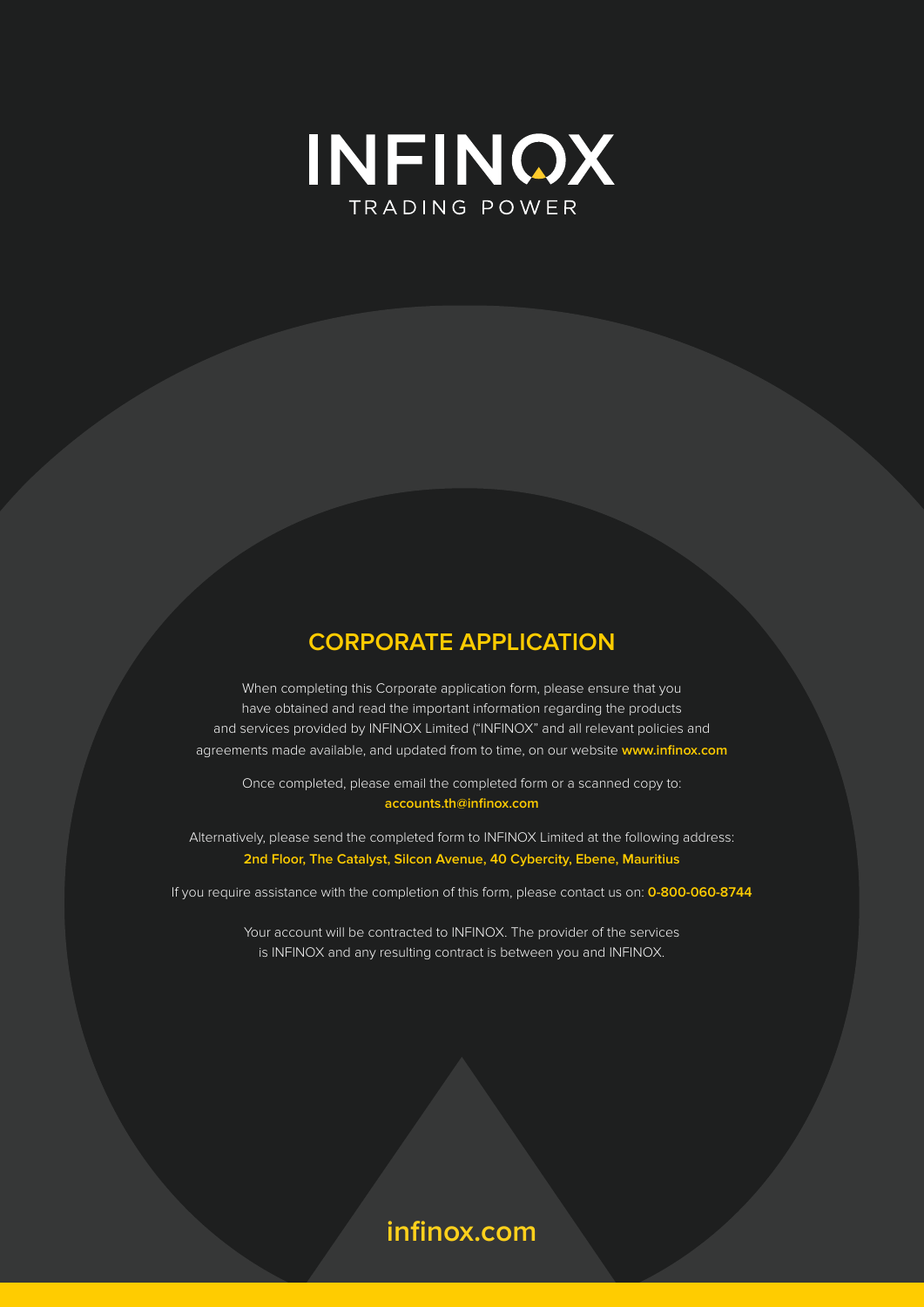

# **SECTION 1 - COMPANY DETAILS**

**Name of Company**

**Registered Address**

**Business Address (if different)**

## **Name of Director(s)**

**Legal Entity Indentifier (LEI)**

**An LEI is a code unique to that legal entity or structure. All legal entities and structures can obtain an LEI code and is included in a global data system. In accordance with the European Markets Infrastructure Regulation (EMIR), all legal entities and structures operating in the EEA entering into derivative transactions are required to have a valid LEI code in order to comply with the reporting obligations.**

## **Incorporation Date**

**DD // MM // YYYY**

**Nature of Business**

**Contact Name**

**Contact Phone (within business hours)**

**Contact Phone (outside business hours)**

### **Contact Email**

INFINOX Limited is authorised and regulated as an Investment Dealer by the Financial Services Commission (FSC) of Mauritius under License Number GB20025832 **infinox.com/en**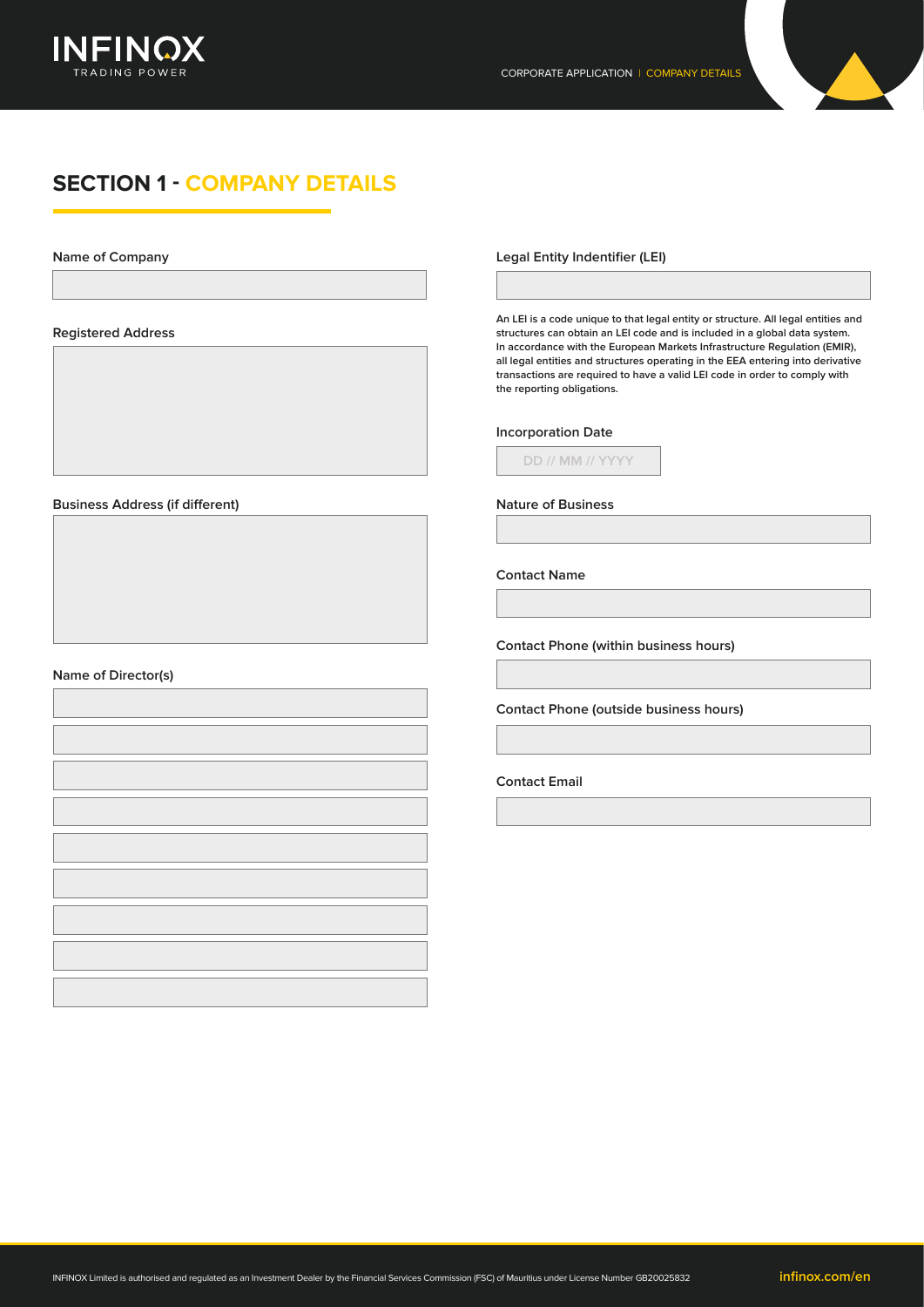

# **SECTION 2 - DIRECTORS**

| <b>Title</b><br>Dr<br>Mr<br><b>Mrs</b><br>Ms          | <b>Title</b><br>Mr<br><b>Mrs</b><br>Ms<br>Dr          |
|-------------------------------------------------------|-------------------------------------------------------|
| Other (please sepecify)                               | Other (please sepecify)                               |
| <b>Full Name</b>                                      | <b>Full Name</b>                                      |
| <b>Current Residential Address</b>                    | <b>Current Residential Address</b>                    |
|                                                       |                                                       |
|                                                       |                                                       |
|                                                       |                                                       |
| <b>Email Address</b>                                  | <b>Email Address</b>                                  |
| Date of Birth                                         | Date of Birth                                         |
| Nationality                                           | Nationality                                           |
|                                                       |                                                       |
| Do you hold multiple nationalities? (please sepecify) | Do you hold multiple nationalities? (please sepecify) |
| Countries of Residence (for tax purposes, list all)   | Countries of Residence (for tax purposes, list all)   |
| <b>National Identifier</b>                            | <b>National Identifier</b>                            |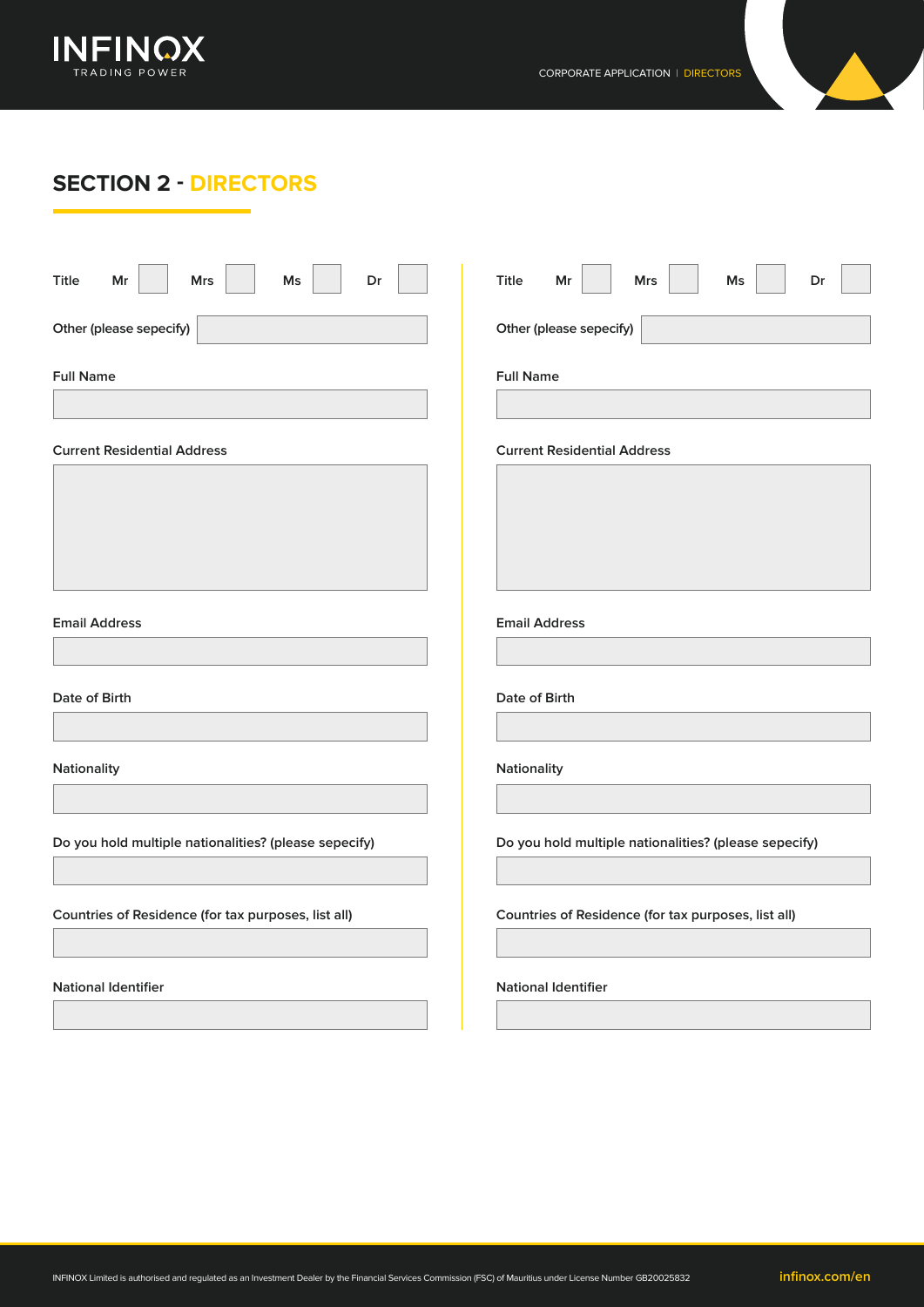

# **SECTION 3 - BENEFICIAL OWNERS**

**Please provide details of all beneficial owners of the company. This will consist of Shareholders who hold 10% of more shares in the company.**

| <b>Title</b><br>Mr<br><b>Mrs</b><br>Ms<br>Dr          | <b>Title</b><br>Mr<br><b>Mrs</b><br>Ms<br>Dr          |
|-------------------------------------------------------|-------------------------------------------------------|
| Other (please sepecify)                               | Other (please sepecify)                               |
| <b>Full Name</b>                                      | <b>Full Name</b>                                      |
| <b>Current Residential Address</b>                    | <b>Current Residential Address</b>                    |
|                                                       |                                                       |
| <b>Email Address</b>                                  | <b>Email Address</b>                                  |
| Date of Birth                                         | Date of Birth                                         |
| Nationality                                           | Nationality                                           |
| Do you hold multiple nationalities? (please sepecify) | Do you hold multiple nationalities? (please sepecify) |
| Countries of Residence (for tax purposes, list all)   | Countries of Residence (for tax purposes, list all)   |
| <b>National Identifier</b>                            | <b>National Identifier</b>                            |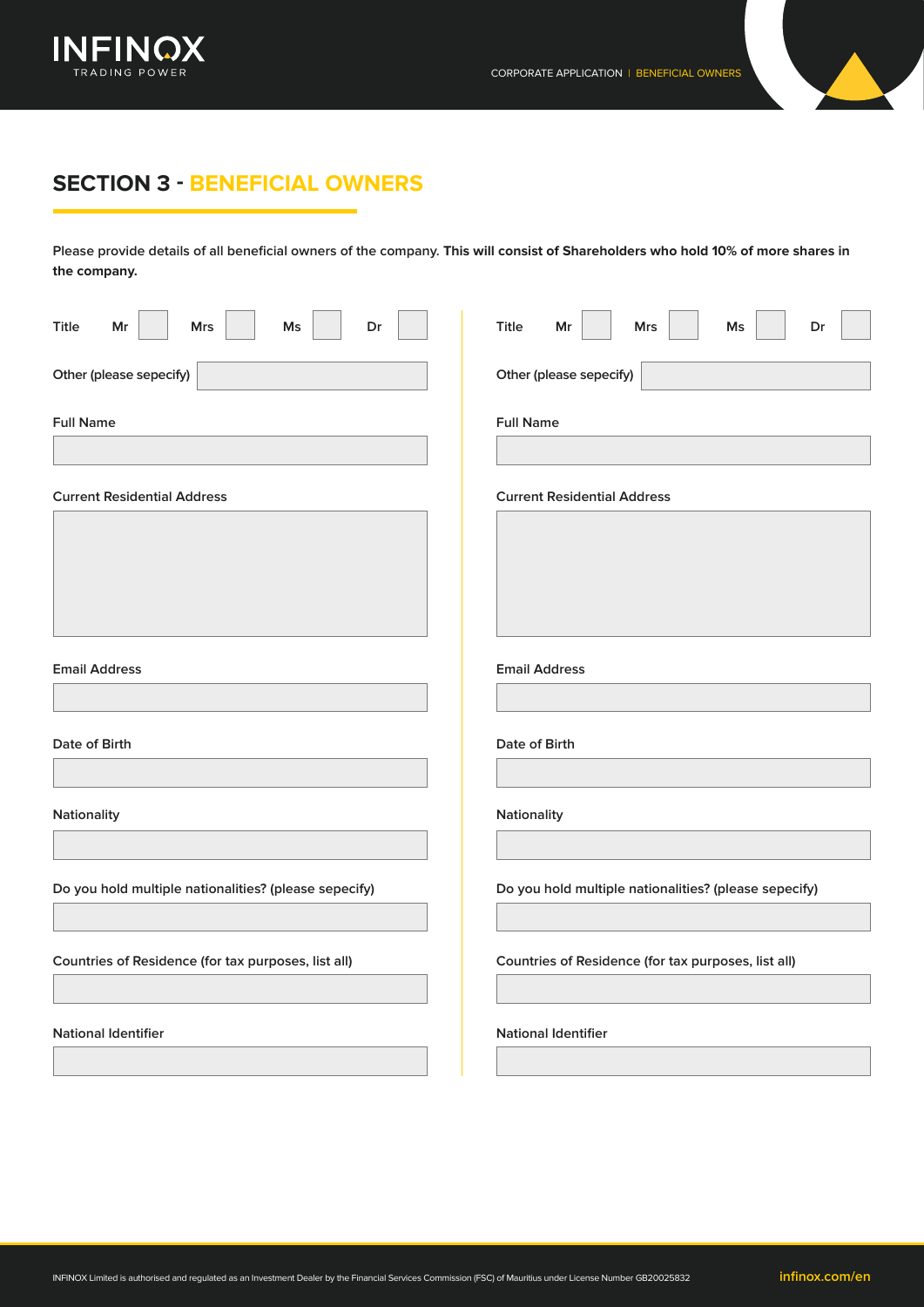

| Dr<br>Title<br>Mr<br>Ms<br>Mrs                        | Title<br>Ms<br>Dr<br>Mr<br>Mrs                        |
|-------------------------------------------------------|-------------------------------------------------------|
| Other (please sepecify)                               | Other (please sepecify)                               |
| <b>Full Name</b>                                      | <b>Full Name</b>                                      |
| <b>Current Residential Address</b>                    | <b>Current Residential Address</b>                    |
|                                                       |                                                       |
| <b>Email Address</b>                                  | <b>Email Address</b>                                  |
| Date of Birth                                         | Date of Birth                                         |
| Nationality                                           | Nationality                                           |
| Do you hold multiple nationalities? (please sepecify) | Do you hold multiple nationalities? (please sepecify) |
| Countries of Residence (for tax purposes, list all)   | Countries of Residence (for tax purposes, list all)   |
| <b>National Identifier</b>                            | <b>National Identifier</b>                            |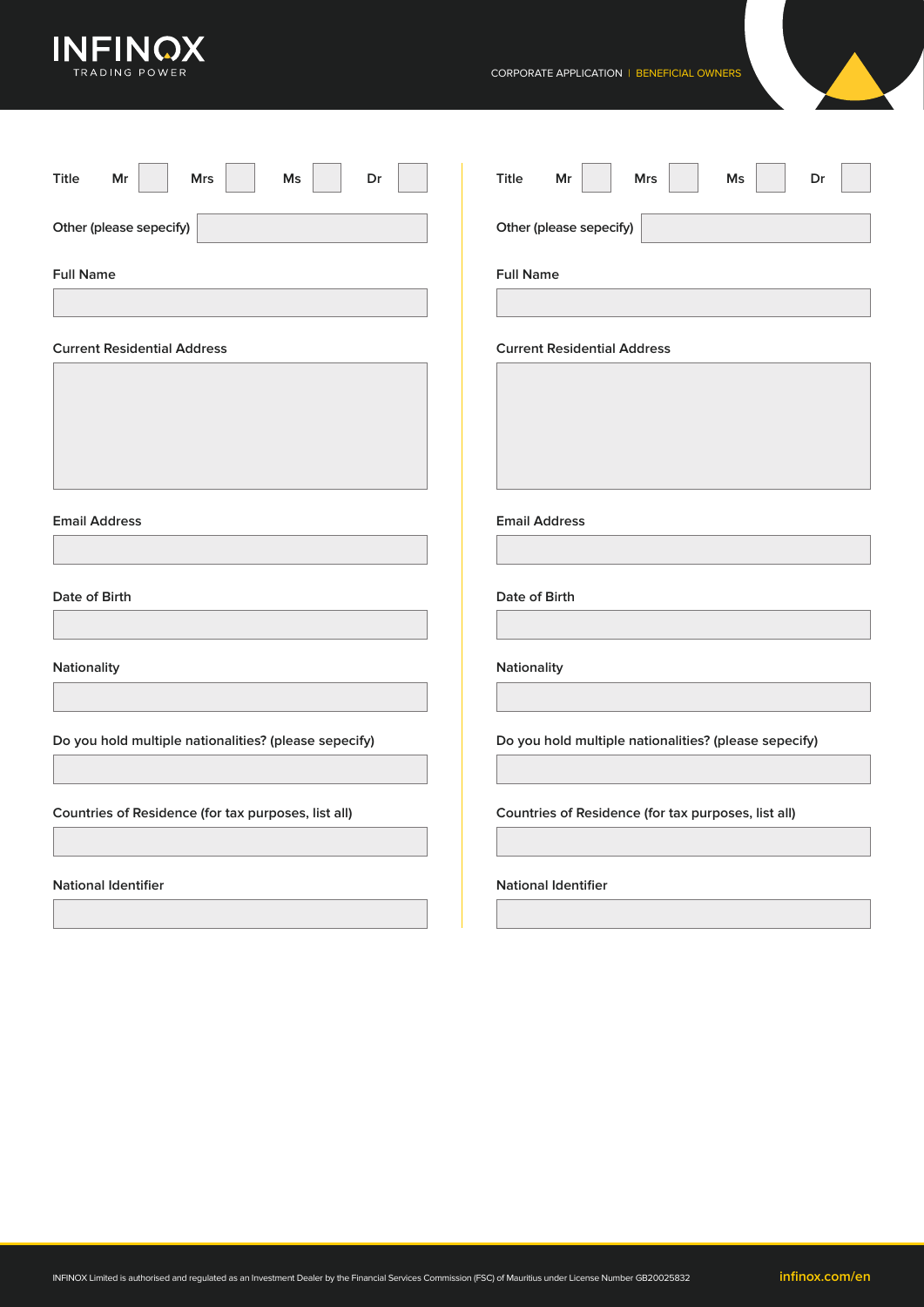

# **SECTION 4 - BANK DETAILS**

**Name of Bank or Building Society Account Name**

**Address of Bank or Building Society**

**Account Number / IBAN**

**Sort Code / BIC / SWIFT**

# **SECTION 5 - INVESTMENT EXPERIENCE**

**As a regulated firm, we need to ask you about your trading experience and knowledge of investment products.**

| <b>Title</b>     | Mr                      | <b>Mrs</b> | Ms | Dr |
|------------------|-------------------------|------------|----|----|
|                  | Other (please sepecify) |            |    |    |
| <b>Full Name</b> |                         |            |    |    |
|                  |                         |            |    |    |

**How many years trading experience of CFDs / Spead Bets / Forex / other leveraged products does the Company have? What are the Company's trading objectives?**



**Please indicate the Company's average funds per trade in your local currency over the last 12 months**





## **If Capital Preservation**

**Controlled Risk - My trading objective is to preserve the value of my capital in real terms. In achieving my trading objective, I am willing to accept the risk of loss to my capital, but I will seek to minimise losses by applying the risk controls available to me, including stop loss and take profit orders.**

**No Risk - My trading objective is to preserve the value of my capital and I am not willing to accept any risk to my capital.**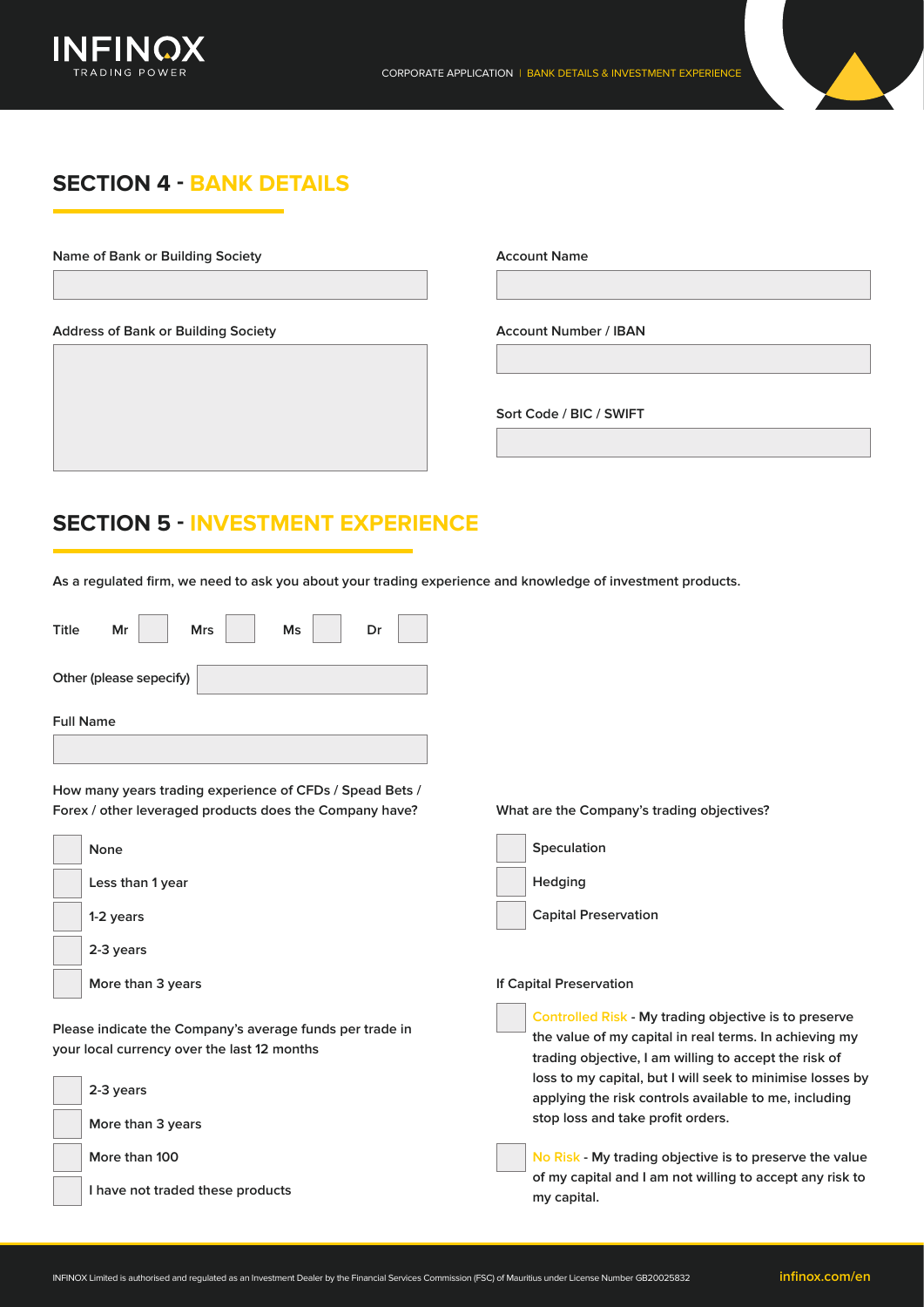



**Do the officer(s) of the Company who will be making the trading decisions have good knowledge and understanding of trading derivatives and the relevant risks, particularly leveraged trading due to:**

| Yes, from holding a professional and/or educational qualification relevant to the type of trading                 |
|-------------------------------------------------------------------------------------------------------------------|
| Yes, from working in financial services for 1 year in the last 3 years or as an experience self-directed investor |
| None of the above                                                                                                 |

**Over the past three years, how frequently have you traded the following products where you have made your own trade decisions using your capital?**

**CFDs / Spread Bets / Forex: Shares / Bonds:**

| More than 20 | More than 20 |
|--------------|--------------|
| $11-20$      | $11 - 20$    |
| Less than 10 | Less than 10 |
| <b>Never</b> |              |

**Other Leverage Products (e.g. exchange traded derivatives):**



# **Currency to trade with**



## **Approximate amount to trade with**

**Does the Company understand the nature of risks or margin (geared) products?**



## **No**

## **How did you hear about us?**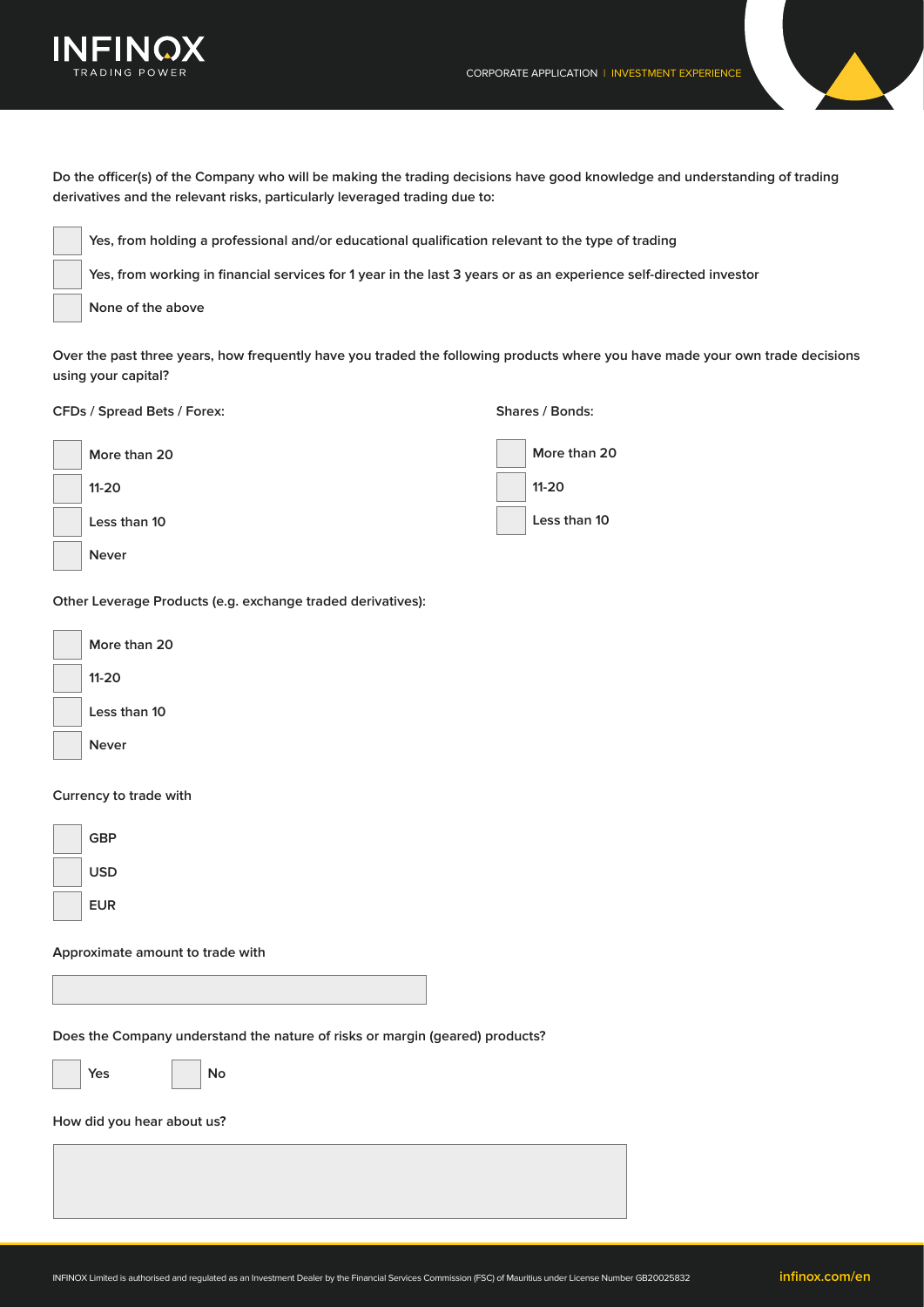

# **SECTION 6 - ACKNOWLEDGEMENTS FOR DIRECTORS OF COMPANY**

By **all** directors signing this application you declare:

## **1. Acceptance of our terms and conditions**

- **a.** To have read and understood the Client Agreement (including the Risk Disclosure Statement), the Conflict of Interest statement, Market Abuse Statement, Terms of Use, the Commissions, Charges & Margin Schedule and all of their contents;
- **b.** To understand and accept that the Client Agreement (including the Risk Disclosure Statement), the Conflict of Interest statement, Market Abuse Statement, Terms of Use, the Commissions, Charges & Margin Schedule and all of their contents apply to the entire trading relationship with Infinox;

## **2. Acknowledge and agree that personal information submitted to INFINOX:**

- **a.** May be shared with any duly licensed financial entity within the INFINOX group in accordance with the Data Protection and Security Act on Processing of Personal Data;
- **b.** May be used to undertake a search with a third party authentication service provider for the purposes of verifying identities. To do so the third party authentication service provider may check the details supplied against any particulars on any database (public or otherwise) to which they have access, and may also use details in the future to assist other companies' verification purposes. A record of the search will be retained;

## **3. Furthermore by acceptance of these Terms and Conditions youconfirm:**

- **a.** That the information provided in this form is correct and acknowledge that you are obliged to inform INFINOX immediately in case of any changes to this Information;
- **b.** That the investment amount has been chosen taking the total financial circumstances into consideration and is considered reasonable under such circumstances;
- **c.** You acknowledge that INFINOX does not have and will not provide any investment advice on transactions as this service is through an Execution Only trading platform;
- **b.** You declare and confirm acceptance of these Terms and Conditions, that you have read, understood and fully agree to the Terms and Conditions outlined above (as amended from time to time);
- **e.** You understand that Contracts are leveraged products. This means a small movement in the market can lead to a much larger movement in the value of your investment. This can work against you as well as for you. You acknowledge that you could sustain a loss greater than and not limited to the margin that you have deposited with us.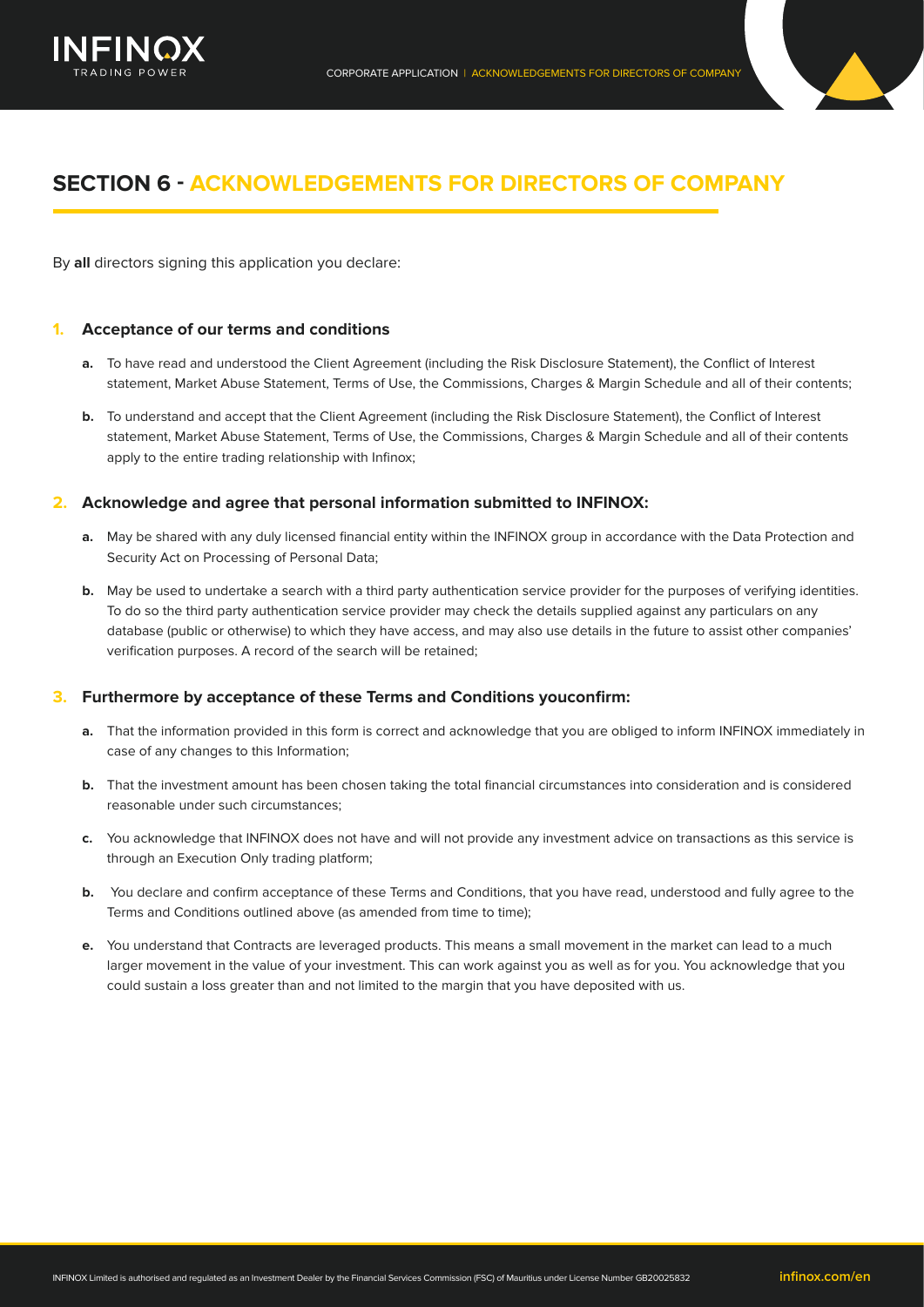



Where the applicant is a company or an unincorporated association or body.

**I the undersigned, am a director of the applicant and certify to INFINOX that:**

- **1.** The board of directors of the applicant ("Board") has passed a resolution approving theapplication for an Account with INFINOX and the entry into Contracts contemplated by thisApplication Form and the Client Agreement (collectively "Documents");
- **2.** I have made due enquiry of all the applicant's other directors. On the basis of these enquiries, tothe extent that any director of the applicant has an interest in the Contracts, all disclosuresrelating to such interests that are required by law have been made;
- **3.** The Board has passed a resolution to authorise one or more directors to enter into all Contractscontemplated by the Documents on behalf of the applicant. This resolution has been made onthe understanding that, by executing the Application Form, the applicant authorizes and directsINFINOX to act on all instructions (including Orders) purporting to be issued by the applicant onthe INFINOX trading platform or otherwise in accordance with the Client Agreement, and toassume, with no further enquiry, that the applicant has authorised such instruction;
- **4.** In approving the Documents and the Contracts, and in authorizing one or more directors toenter into Contracts on behalf of the applicant, the Board, after taking into account all relevantfactors and having made due enquiry:
	- **a.** Considers that the applicant is receiving and will receive fair value under theDocuments and Contracts;
	- **b.** Has resolved that the applicant's entry into and performance of obligation sunder theDocuments and the Contracts is in the best interests of the applicant; and
	- **c.** Contracts is in the best interests of the applicant; and
	- **d.** Is of the view that the applicant is able to pay its debts as they become due, is notengaged or about to engage in business for which its financial resources areunreasonably small and is able to perform its obligations under the Documents and theContracts when required to do so;
	- **e.** This Application Form has been properly executed by the applicant;
	- **f.** I am not aware of any liquidation proceedings which have been commenced or areintended to be commenced by any person against the applicant or which are intendedor anticipated by the applicant;
	- **g.** No consents are required by the applicant for entry into, execution or performance ofthe Contracts or the Documents and the execution and delivery of the Documents andperformance of the Contracts will not cause the applicant to be in breach of anyobligation or law affecting it; and
	- **h.** Each of the applicant's directors has reviewed and considered the acknowledgementsin Section 6 of this Application Form, and each of the applicants directors hasauthorised the signing of the Application Form on behalf of the applicant.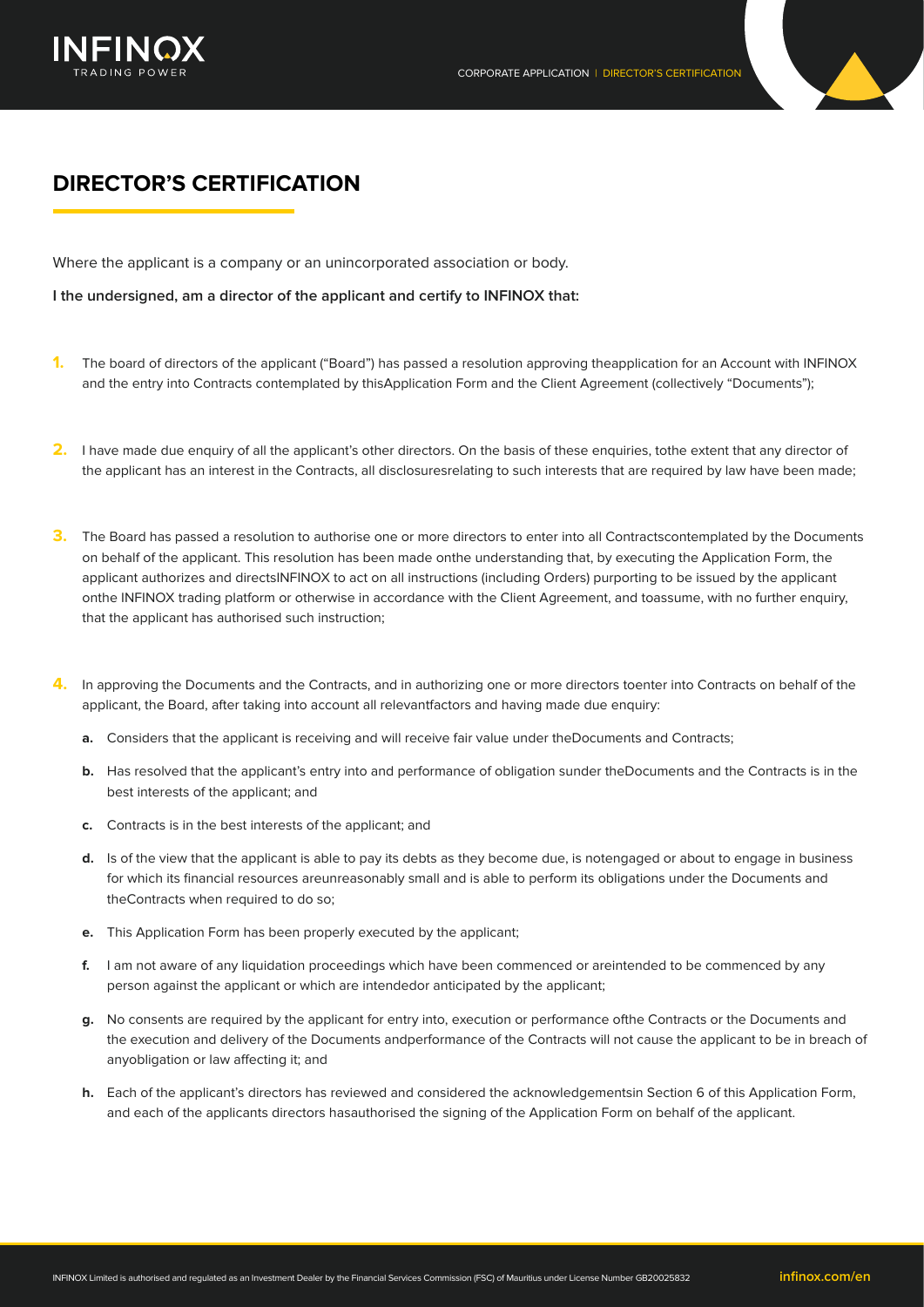

**SIGNATURES OF ALL DIRECTORS**

Please repeat for all company directors. If there are more than 6 directors, please duplicate this page and complete.

| Title<br>$\mathsf{Ms}$<br>Mr<br><b>Mrs</b><br>Dr | Title<br>Mr<br>Mrs<br>Ms<br>Dr        |
|--------------------------------------------------|---------------------------------------|
| <b>Full Name</b>                                 | <b>Full Name</b>                      |
|                                                  |                                       |
|                                                  |                                       |
| I agree to the previous statements               | I agree to the previous statements    |
| Date                                             | Date                                  |
| DD // MM // YYYY                                 | DD // MM // YYYY                      |
| Signature                                        | Signature                             |
|                                                  |                                       |
|                                                  |                                       |
|                                                  |                                       |
|                                                  |                                       |
| Title<br>$\mathsf{Ms}$<br>Dr<br>Mr<br><b>Mrs</b> | <b>Title</b><br>Mr<br>Mrs<br>Ms<br>Dr |
| <b>Full Name</b>                                 | <b>Full Name</b>                      |
|                                                  |                                       |
|                                                  | I agree to the previous statements    |
| I agree to the previous statements               |                                       |
| Date                                             | Date                                  |
| DD // MM // YYYY                                 | DD // MM // YYYY                      |
| Signature                                        | Signature                             |
|                                                  |                                       |
|                                                  |                                       |
|                                                  |                                       |
|                                                  | Title                                 |
| Title<br>Mr<br><b>Mrs</b><br>Ms<br>Dr            | Mr<br><b>Mrs</b><br>Ms<br>Dr          |
| <b>Full Name</b>                                 | <b>Full Name</b>                      |
|                                                  |                                       |
| I agree to the previous statements               | I agree to the previous statements    |
| Date                                             | Date                                  |
| DD // MM // YYYY                                 | DD // MM // YYYY                      |
|                                                  |                                       |
| Signature                                        | Signature                             |
|                                                  |                                       |
|                                                  |                                       |